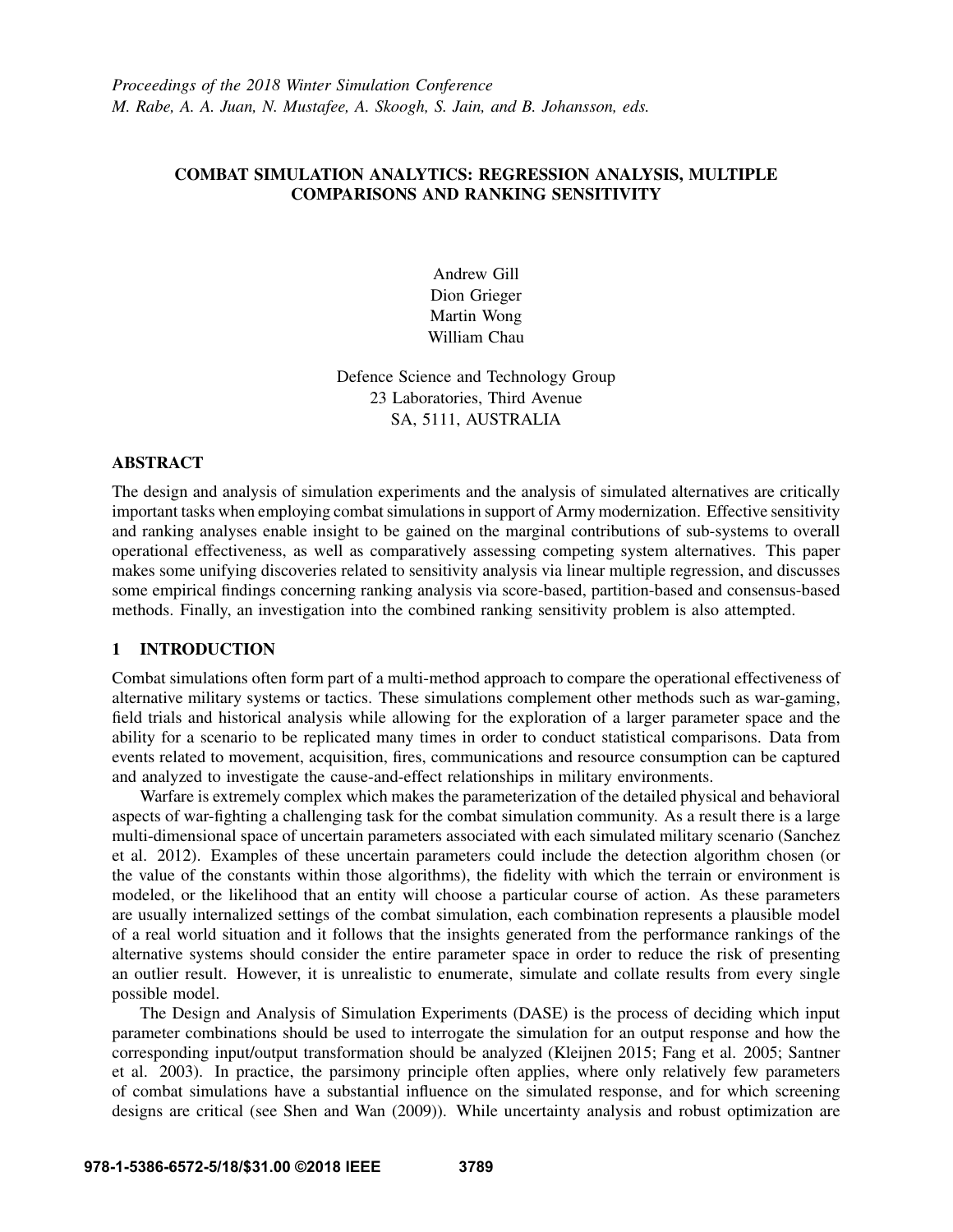also common activities performed within DASE (see Kleijnen (2015)), our particular interest is with the sensitivity analysis of these influential parameters. Quantifying the form and magnitude of the effects by fitting mathematical or statistical meta-models to the input/output transformation allows ranking of each parameter's importance and answering various 'what-if' questions, which may be used to assess the marginal contributions to the overall operational effectiveness of proposed technology enhancements to military systems.

The Analysis of Simulated Alternatives (AoSA) is the process of estimating the (relative) effectiveness of a discrete number of alternative systems by analyzing the ensemble of corresponding simulation responses (Goldsman and Nelson 1994; Hochberg and Tamhane 1987). Our particular interest is with ranking analysis, whereby a complete ordering of the set of alternatives from best to worst is sought, which may be useful when a full tender evaluation of competing alternatives is required.

We present new DASE research findings and empirical observations made during several AoSA case studies performed in support of the Australian Army in modernizing its combat vehicle systems. Section 2 reexamines classical linear regression within sensitivity analysis and the various modifications for departures from the standard normal, independent and identically distributed assumptions. Section 3 compares and contrasts several approaches for ranking analysis while Section 4 explores the problem of conducting sensitivity analysis on a ranking analysis. We conclude by providing some summary remarks in Section 5.

#### 2 REGRESSION ANALYSIS RESEARCH

#### 2.1 Normal, Independent and Identically Distributed Responses

Kleijnen (2015) is one of the seminal texts on DASE. Linear regression over *q* input parameters approximates the simulation response at each design point x*<sup>i</sup>* (combination of input parameter level settings) by a first-order polynomial meta-model  $\hat{y}_i = \sum_{j=1}^{q}$  $\hat{\beta}_{j=0}$   $\hat{x}_{ij}$   $\hat{\beta}_j$ ,  $i = 1,..., n$  where  $x_{i0} = 1 \forall i$ . When we have  $m_i$  replications at each design point, this approximation can be fitted using Ordinary Least Squares (OLS), leading to the linear equations:

$$
\sum_{i=1}^n x_{ik} m_i \sum_{j=0}^q x_{ij} \hat{\beta}_j^{OLS} = \sum_{i=1}^n x_{ik} m_i \overline{w}_i, \quad k=0,\ldots,q
$$

which in matrix form is  $X'MX\hat{\beta}^{OLS} = X'M\overline{\mathbf{w}}$  where *M* is an  $n \times n$  diagonal matrix with entries  $M_{ii} = m_i$ ; *X* is the  $n \times (q+1)$  design matrix;  $\overline{w}$  is the  $n \times 1$  vector of simulation output averages; and prime denotes matrix transpose. So the OLS estimator for  $\hat{\beta}$  is a linear function  $\hat{\beta}^{OLS} = L\overline{w}$  where  $L = (X'MX)^{-1}X'M$ is a  $(q+1) \times n$  matrix and in the case where the number of replications of each design point is constant,  $M = mI$  and *L* reduces to the usual  $(X'X)^{-1}X'$ . To compute confidence intervals for individual regression parameters  $\hat{\beta}_j^{OLS} = \sum_{i=1}^n L_{ji} \overline{w}_i$  we treat the sample averages  $\overline{w}_i$  as random variables, so that

$$
var(\hat{\beta}_j^{OLS}) = \sum_{i=1}^n \sum_{i'=1}^n L_{ji} L_{ji'} cov(\overline{w}_i, \overline{w}_{i'}) = \sum_{i=1}^n \sum_{i'=1}^n \frac{L_{ji} L_{ji'} \sigma_{ii'}}{\max(m_i, m_{i'})}
$$
(1)

using the bi-linearity property of the (co)variance function; the fact that  $w_{ir}$  and  $w_{i'r'}$  are independent except for when  $r' = r$ ; and where  $\sigma_{ii'} = cov(w_i, w_{i'})$ . Note that these results generalize and simplify those in Kleijnen (2015) (pages 36,103) who treats the cases of constant/non-constant number of replications separately.

To estimate the covariance matrix  $\Sigma_w$ , if the  $w_i$  are independent and identically distributed (i.i.d), then  $\Sigma_w = \sigma^2(w)$ I and this constant variance  $\sigma^2(w)$  can be estimated by pooling the *n* (classic) sample variance estimators  $s^2(w_i)$  using their degrees of freedom as weights

$$
\sigma^{2}(w) \approx s^{2}(w) = \frac{\sum_{i=1}^{n} (m_{i} - 1)s^{2}(w_{i})}{\sum_{i=1}^{n} (m_{i} - 1)}
$$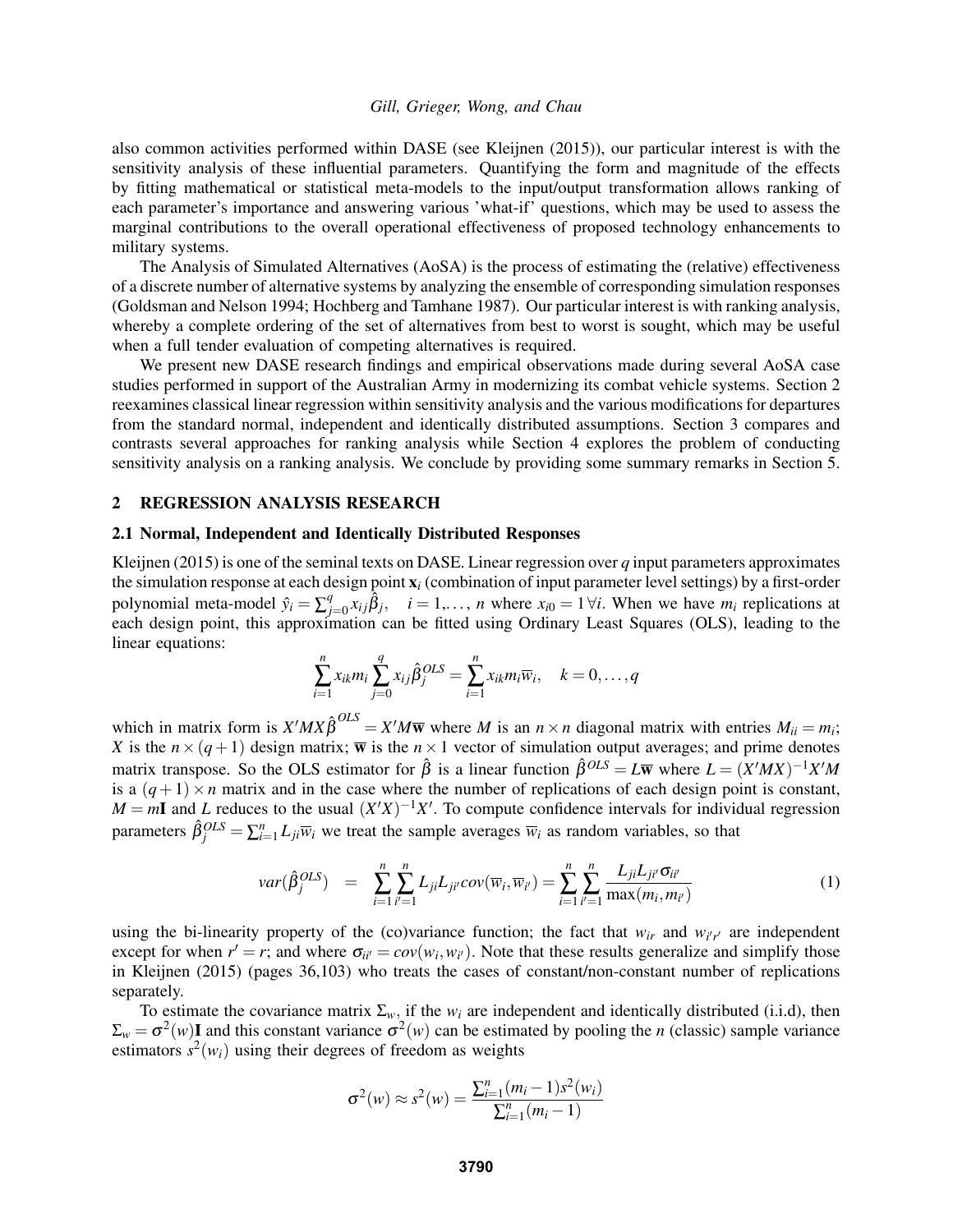so that (1) becomes (where  $N = \sum_{i=1}^{n} m_i$ )

$$
var(\hat{\beta}_j^{OLS}) \approx \hat{var}(\hat{\beta}_j^{OLS}) = \sum_{i=1}^n \sum_{i'=1}^n L_{ji}^2 \sum_{r=1}^{m_i} \frac{(w_{i'r} - \overline{w}_{i'})^2}{m_i(N-n)}, \quad j=0,\ldots,q.
$$

Kleijnen (2015) also proposed in this i.i.d case an alternative variance estimator for  $\sigma^2(w)$ , supposedly based on the mean squared residual (*MSR*) of the OLS regression

$$
\sigma^2(w) \approx \frac{\sum_{i=1}^n m_i (\hat{y}_i - \overline{w}_i)^2}{\sum_{i=1}^n m_i - (q+1)}.
$$
 (2)

However, (2) can be rearranged to the following form

$$
\sigma^{2}(w) \approx \frac{\sum_{i=1}^{n} m_{i} \left[\sum_{r=1}^{m_{i}} (\hat{y}_{i} - w_{ir})/m_{i}\right]^{2}}{\sum_{i=1}^{n} m_{i} - (q+1)}
$$

where the numerator represents the sum of weighted squared average residuals. This is qualitatively different to the usual sum of squared residuals, and as such, risks some residuals canceling each other out in the calculation of the average residual at each design point and therefore underestimating the *MSR*. Furthermore, it is easy to verify that the Kleijnen (2015) formula ((2.26)) does not correctly reduce to the equation for the case of a constant number of replications ((2.25)) (while the numerators are the same, the denominators,  $n-(q+1)/m$  vs.  $n-(q+1)$  differ). The correct calculation of the *MSR* is in fact

$$
\sigma^{2}(w) \approx MSR = \sum_{i=1}^{n} \sum_{r=1}^{m_{i}} (\hat{e}_{ir})^{2} / (\sum_{i=1}^{n} m_{i} - (q+1)) = \sum_{i=1}^{n} \sum_{r=1}^{m_{i}} (\hat{y}_{i} - w_{ir})^{2} / (N - (q+1)).
$$

Consequently, the Kleijnen (2015) lack-of-fit F-statistics ((2.30) and (2.31)), which is the ratio of the *MSR* to the classic variance estimator  $s^2(w)$ , is incorrect and risks suggesting an adequate regression when it may not be so. The correct, and general, expression is in fact

$$
F_{N-q,N-n} = \frac{MSR}{s^2(w)} = \frac{\sum_{i=1}^n \sum_{r=1}^{m_i} (w_{ir} - \hat{y}_i)^2 / (N - (q+1))}{\sum_{i=1}^n \sum_{r=1}^{m_i} (w_{ir} - \overline{w}_i)^2 / (N-n)}.
$$

#### 2.2 Equivalence of Methods for Departures from NIID

In practice it is rare for combat simulation response data to follow the i.i.d assumptions. For example, if common random numbers (CRNs) are used (popular as a variance reduction technique), then  $\Sigma_w$  is no longer diagonal, but can be approximated by the sample covariances (here a constant number of replications for each design point must be used  $(m_i = m)$  so

$$
var(\hat{\beta}_j^{OLS}) \approx \sum_{i=1}^n \sum_{i'=1}^n L_{ji} L_{ji'} \sum_{r=1}^m \frac{(w_{ir} - \overline{w}_i)(w_{i'r} - \overline{w}_{i'})}{m(m-1)}.
$$

Kleijnen (2015) also proposed an alternative method that (supposedly) does not require this estimation of  $\Sigma_w$  and was inspired by one of the seminal texts on simulation modeling (Law 2007). Kleijnen (2015) defines  $\hat{\beta}_{j;r}^{LAW} = \sum_{i=1}^{n} L_{ji} w_{i;r}$  as the *r*-th point estimate for the *j*-th regression coefficient, from which the sample mean and sample variance are used to construct the associated confidence intervals. However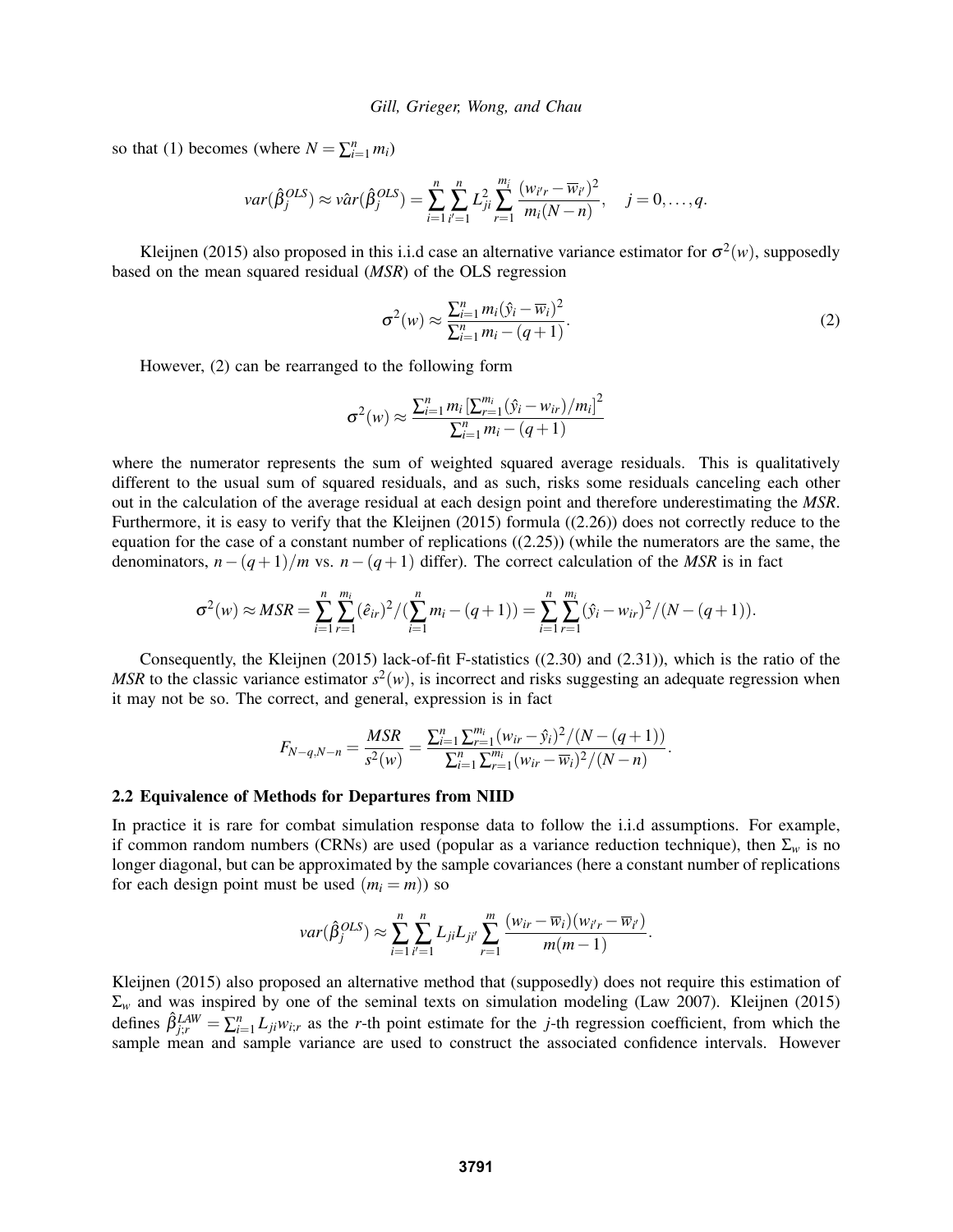$$
\hat{\beta}_{j}^{LAW} = \sum_{r=1}^{m} \hat{\beta}_{j;r}^{LAW} / m = \sum_{r=1}^{m} \sum_{i=1}^{n} L_{ji} w_{i;r} / m = \sum_{i=1}^{n} L_{ji} \overline{w}_{i} \text{ which is the same expression for } \hat{\beta}_{j}^{OLS}, \text{ and}
$$

$$
var(\hat{\beta}_{j}^{LAW}) \approx \sum_{r=1}^{m} (\hat{\beta}_{j:r} - \hat{\beta}_{j}^{LAW})^{2} / [m(m-1)]
$$

$$
= \sum_{r=1}^{m} \left[ \sum_{i=1}^{n} L_{ji} (w_{ir} - \overline{w}_{i}) \right]^{2} / [m(m-1)]
$$

$$
= \sum_{r=1}^{m} \sum_{i=1}^{n} L_{ji} (w_{ir} - \overline{w}_{i}) \sum_{i'=1}^{n} L_{ji'} (w_{i'r} - \overline{w}_{i'}) / [m(m-1)]
$$

$$
= \sum_{i=1}^{n} \sum_{i'=1}^{n} L_{ji} L_{ji'} \sum_{r=1}^{m} (w_{ir} - \overline{w}_{i'}) (w_{i'r} - \overline{w}_{i'}) / [m(m-1)]
$$

which is the same expression approximating  $var(\hat{\beta}_j^{OLS})$ . Thus this alternative method by Law (2007) is identical to the OLS estimation discussed by Kleijnen (2015).

The other assumption often challenged by combat simulation response data is that of output normality. When this is the case, an approach suggested by Kleijnen (2015) is to use jackknifing, where the *r*-th jackknifed pseuduovalue  $J_{j;r} = m\hat{\beta}_j^{OLS} - (m-1)\hat{\beta}_{j;-r}^{OLS}$  is a weighted difference of the OLS estimators based on the simulation response averaged over all *m* replications and the simulation response averaged over all replications excluding the  $r -$ th. However

$$
J_{j;r} = m \sum_{i=1}^{n} L_{ji} \overline{w}_i - (m-1) \sum_{i=1}^{n} L_{ji} \overline{w}_{i;-r} = \sum_{i=1}^{n} L_{ji} (\sum_{r'=1}^{m} w_{ir'} - \sum_{r'=1; r'\neq r}^{m} w_{ir'}) = \sum_{i=1}^{n} L_{ji} w_{ir'}
$$

which is the expression for  $\hat{\beta}_{j;r}^{LAW}$ . Thus jackknifing discussed by Kleijnen (2015) is identical to the alternative method by Law  $(2007)$ . This sampled-based method by Law  $(2007)$  is therefore equivalent to both approaches recommended by Kleijnen (2015) and is thus a robust method to use if concerned about departures from the classical assumptions.

## 3 RANKING ANALYSIS RESEARCH

#### 3.1 Comparison of Multiple Nonparametric Groups

As mentioned above, the use of CRNs and the presence of non-normally distributed simulation responses are typical situations with combat simulation analysis. It follows then that nonparametric statistical tests for paired, or dependent, samples should be employed in the AoSA. The Friedman test (Friedman 1937) can be used for discrete or continuous data to jointly compare all alternatives and determine if there is a statistical difference between any of the alternatives (or the Cochran test (Cochran 1950) in cases where the data are dichotomous). The Nemenyi post-hoc test (Nemenyi 1963) can then be used to determine which pairs of alternatives show a statistical difference. A limitation of these omnibus approaches is that the results may change if an alternative is added or removed from analysis. It is also possible that the omnibus null hypothesis is rejected but the post-hoc procedure fails to find any individual statistical differences.

An alternative approach is to conduct multiple pairwise comparisons using the Wilcoxon Signed Rank test (Wilcoxon 1945) or the McNemar test (McNemar 1947) in the case of dichotomous data. While avoiding the issues of the omnibus test, they introduce another potential inconsistency related to the transitivity of the results. An example is if alternative A is assessed as being statistically better than B and B better than C, but without A being better than C. The use of multiple comparisons also requires the use of family-wise error adjustment techniques (see Miller (1981)).

Fey and Clarke (2012) suggest there is no single nonparametric approach that completely addresses all of these issues. It follows that the challenge is to present the information to decision makers in a manner that is easy to understand but also acknowledges any limitations.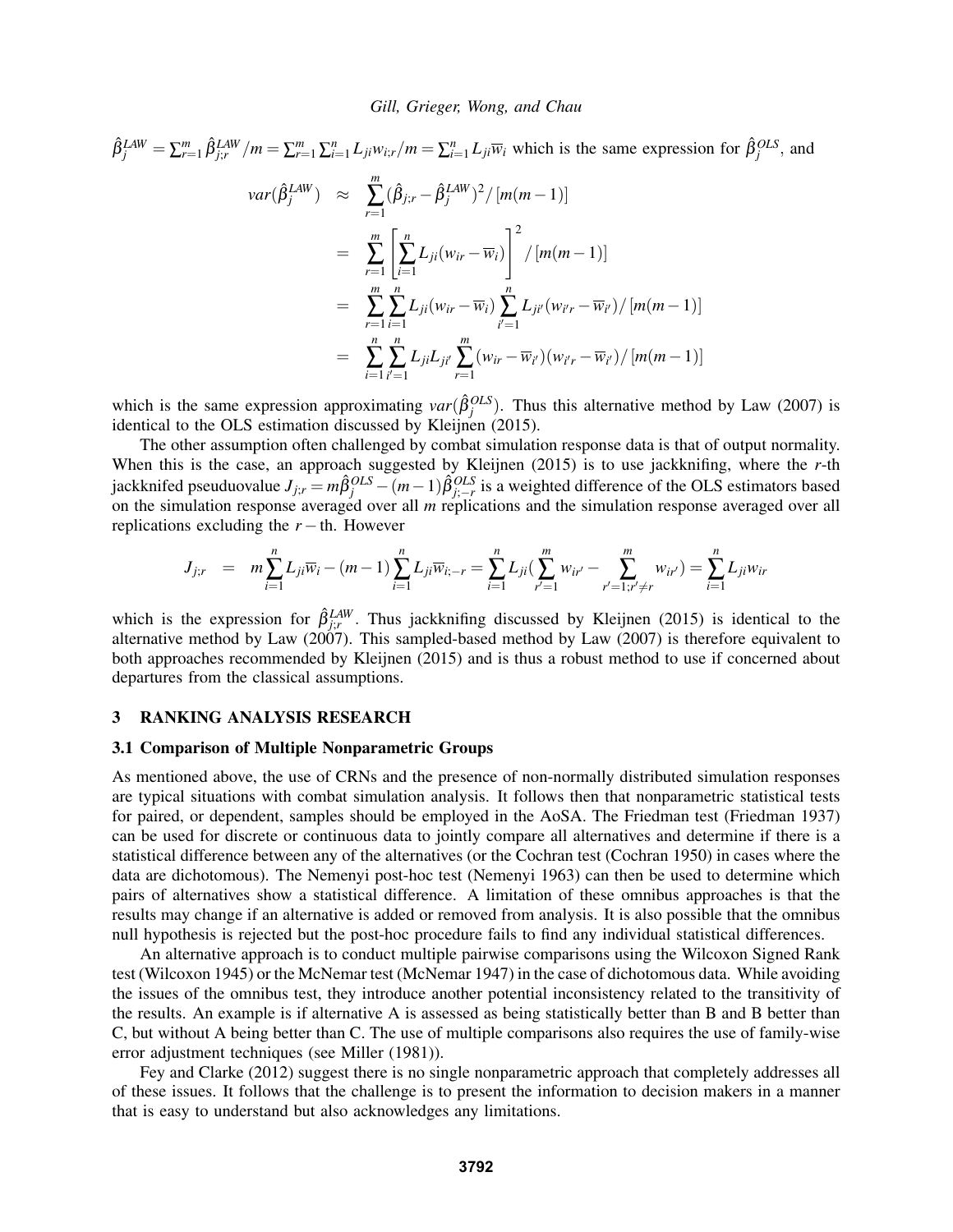## 3.1.1 Score-Based Methods

One approach to overcome the intransitivity issues is to calculate a cumulative score for each alternative based on all pairwise comparisons. Villacorta and Sáez (2015) describe such a process. Starting from a score of zero, one point is added (subtracted) for each alternative it is statistically better (worse) than. If both alternatives are statistically equivalent then no change to the score is made. If there are *K* alternatives each begins with a score of zero and can achieve a maximum score of  $K - 1$  and a minimum of  $-(K - 1)$ .

Dominance hierarchy approaches have been widely used to identify an individual's ordinal rank. The approach takes into account a scoring mechanism for dominance of one alternative over another. Kendall (1955) showed an example of a dominance hierarchy procedure through a chess tournament represented by preference matrices. The representation of the pairwise procedure allocated 1 for a win, 0.5 for a draw and 0 for a loss. Kendall (1955) described that continuous matrix multiplication eventually converges to resultant rankings. Reynolds (1976) described in the application of behavioral sciences the power of an individual as the row-sum of the matrix  $D + D^2$  where *D* is the dominance matrix of results. In social dominance studies, Boyd and Silk (1983) described multiple dominance interactions can be recorded into a matrix containing the frequencies of wins and losses. Jensen (1986) illustrated a similar approach where a dominance matrix was used to find the eigenvalues and eigenvector scaling to achieve ordinal rankings to the pick-the-winner preference votings.

## 3.1.2 A Partition-Based Method

To address the issue of intransitivity Emond and Turnbull (2006) proposed the Breakpoint Analysis with Nonparametric Data Option (BRANDO) post hoc procedure, which draws on the knowledge that any rejection of the omnibus null hypothesis implies that there is at least two subgroups within the group of alternatives. BRANDO initially orders the alternatives according to their sample statistics and then combines the *p*-values from the two omnibus tests to determine the most likely split of those alternatives into two subsets. This concept is applied recursively, while maintaining the initial ordering until no further statistically significant subsets can be identified. A limitation of this approach for the analysis of combat simulations that utilize CRNs is that BRANDO assumes the alternatives are independent. We have developed an improved implementation of BRANDO that employs paired sample nonparametric tests is as follows:

- 1. Conduct the Friedman omnibus test to determine if any of the *K* alternatives differs significantly from the others. If the null hypothesis is accepted, then there is no need to proceed further and all alternatives can be ranked equally. Note that the original BRANDO algorithm uses the Kruskal-Wallis test whenever multiple datasets are compared. The improved algorithm proposed here replaces any use of the Kruskal-Wallis test with the Friedman test to account for the paired samples.
- 2. Order the *K* alternatives by increasing value of the average  $rank_k = \sum_{r=1}^m rank_{kr}/m$  where  $rank_{kr}$ is the rank of alternative *k* in replication *r* and *m* is the total number of replications (same for all alternatives). Note that the original BRANDO algorithm calculates the average rank when all observations from all alternatives are considered as one group which is not appropriate in the case of paired samples.
- 3. Consider the *K* −1 ways of breaking the *K* alternatives into two subgroups while maintaining the initial ordering. For each possible breakpoint conduct the Friedman test on each of the two resulting groups and take the product of the two observed *p*-values as the relative likelihood of the given breakpoint. The breakpoint for which this product is the greatest is selected.
- 4. Continue by testing the null hypothesis for each of the subgroups and, upon rejection, repeat the procedure in step 3 to determine further breakpoints within the subgroups. Continue until the null hypothesis is accepted in all subgroups, i.e. no more breakpoints can be found and noting that when there is only one alternative in a group, the *p*-value will be equal to one.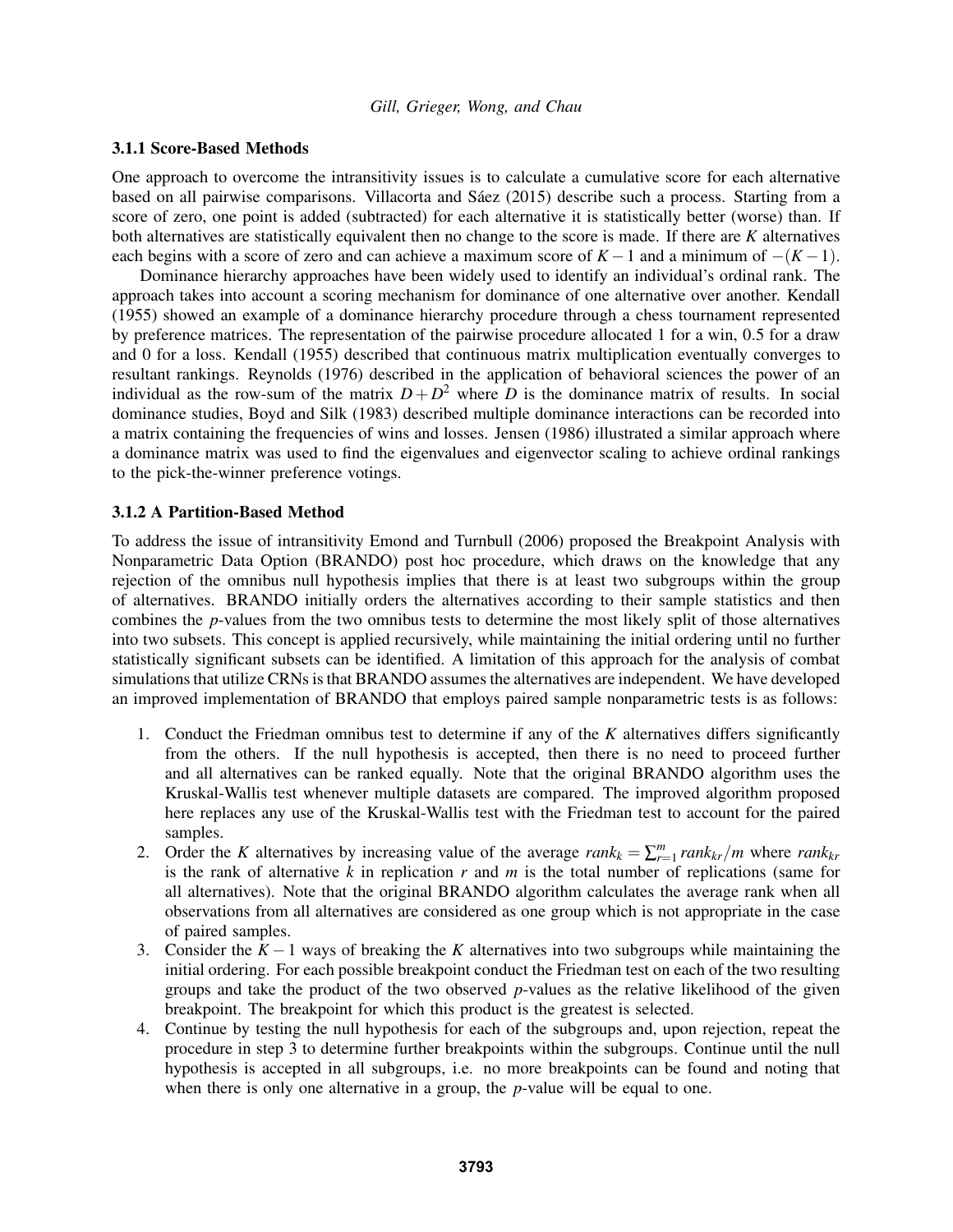The BRANDO approach addresses the transitivity issue and also ensures that at least one breakpoint is found following rejection of the initial omnibus test. Emond and Turnbull (2006) also discuss family-wise error as it relates to BRANDO and provide an example of how the technique preserves the desired false alarm rate. However, an issue still exists with BRANDO in that the relative comparison between two alternatives may change if some other alternative is added or removed from analysis. It is also not possible to draw a statistical conclusion between all possible pairs of alternatives as not all combinations are tested. It is possible that two alternatives separated by a breakpoint actually fail to reject the null hypothesis when specifically compared.

## 3.2 Consensus Ranking

When alternatives are ranked individually across a number of different scenarios that are representative of the uncertain parameter space, it may be desirable to determine an overall, or consensus, ranking for those alternatives. The consensus ranking literature is vast and is summarized succinctly by Cook (2006). Of particular interest to the AoSA is the Emond and Mason (2002) approach which uses a rank correlation coefficient to account for ties between alternatives - a common occurrence in combat simulations.

Another approach is to extend the dominance matrix approach where the results can be assigned to indices from multiple scenarios. Boyd and Silk (1983) assigned multiple observations of dominance into a single matrix of dominance interactions. From this, a single ranking of the alternatives can be achieved from the aggregated dominance matrix by completing the power ranking procedure.

If each scenarios is assumed to be an equally plausible representations of the real world, then a third alternative is to treat the results from the entire set of scenarios as a single dependent sample. For instance if *K* alternatives were simulated in *n* equally plausible scenarios and replicated *m* times, then a single sample of size *nm* can be obtained for each alternative. The pairwise or partition based statistical approaches described above can then be applied to these *K* dependent samples to obtain a single ranking.

## 3.3 Ranking Analysis Case Study

The multiple comparison and consensus ranking approaches were applied to a case study typical of the Australian AoSA context. Consider  $K = 8$  military systems (Alt1,...,Alt8) being evaluated for potential acquisition (e.g. a sensor, a weapon, or an entire platform). Each alternative was examined in  $n = 6$ scenarios,  $(S_1, \ldots, S_6)$  representing equally plausible combinations of uncertain parameters (e.g. weather conditions, opposing force behaviors or route options)and  $m = 200$  replications were conducted for each scenario. The alternatives were assessed via eight discrete or continuous metrics (*M*1,...,*M*8) that capture the simulation outcomes of interest such casualties, detections, or time required to complete specific tasks. Initially, alternatives were ranked using three approaches - the score based approach of Villacorta and Sáez (2015) (referred to as VS approach), the dominance matrix approach and the partitioned based BRANDO method. Pairwise comparisons were made using the Wilcoxon Signed Rank Test and the Bonferroni method was chosen to adjust for family-wise error as the desire was to minimize the likelihood of Type 1 errors.

Across the 48 different combinations of metric and scenario the rankings of the three approaches were consistent in 34 cases (Table 1). The majority of the inconsistencies were in cases where the VS approach produced more groupings (splits) than the other approaches. This is an intuitive result given that the VS approach scores ties and losses differently. The results also show that it is possible for the BRANDO approach to occasionally produce more splits than the pairwise comparison approach. Presumably these cases are an occurrence of the example described earlier were the BRANDO test will always produce a split among groups whenever the omnibus test rejects the null hypothesis.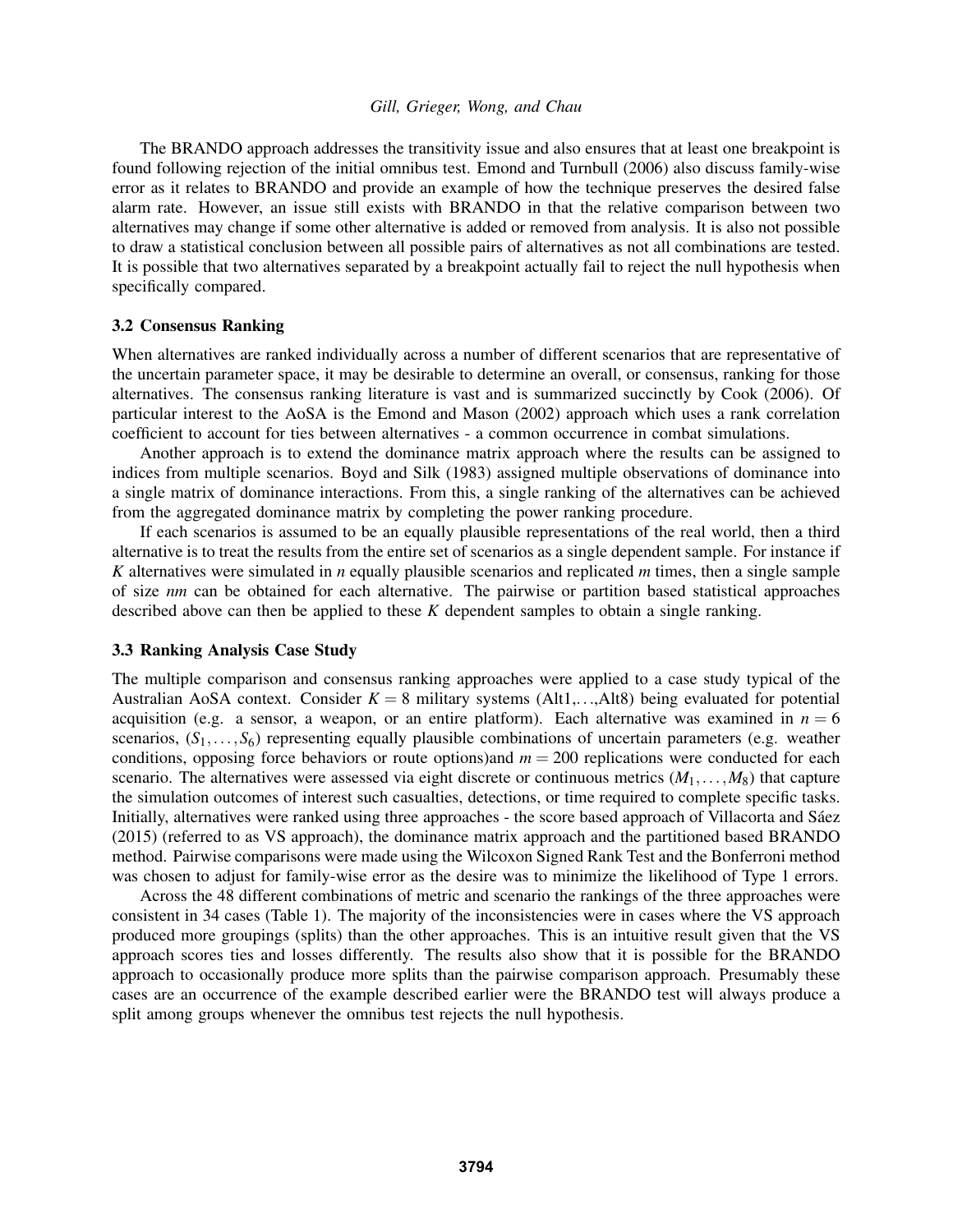Table 1: Comparison of partition-based and score-based approaches across six scenarios and eight metrics. Three different outcomes are described. The first outcome (blank cell) describes different order of rankings among the approaches. The second outcome (in italics) shows similar order of rankings occurring with the approaches. The final outcome (in bold) is that the same rankings have occurred.

|                | Scenario 1              | Scenario 2      | <b>Scenario 3</b> | <b>Scenario 4</b> | Scenario 5  | Scenario 6  |
|----------------|-------------------------|-----------------|-------------------|-------------------|-------------|-------------|
| $M_1$          |                         |                 |                   |                   |             |             |
| $M_2$          | <b>Fewer</b>            | splits<br>Fewer | Fewer splits      | More splits       | More splits | More splits |
|                | splits<br>$for \,   \,$ | for Dominance   | for Dominance     | for VS            | for VS      | for VS      |
|                | <b>BRANDO</b>           | approach        | approach          |                   |             |             |
| $M_3$          | More splits             |                 |                   |                   |             |             |
|                | for VS                  |                 |                   |                   |             |             |
| $M_4$          |                         |                 |                   | splits<br>More    |             |             |
|                |                         |                 |                   | for BRANDO        |             |             |
| $M_5$          |                         |                 |                   |                   |             |             |
| $M_6$          |                         | More splits for |                   |                   | More splits | More splits |
|                |                         | <b>BRANDO</b>   |                   |                   | for VS      | for VS      |
| M <sub>7</sub> | More<br>splits          |                 |                   |                   |             |             |
|                | for BRANDO              |                 |                   |                   |             |             |
| $\mathbf{M}_8$ |                         |                 |                   |                   | More splits | More splits |
|                |                         |                 |                   |                   | for VS      | for VS      |

A number of different consensus ranking approaches were then employed to offer further insight for metric  $M_2$ . The approaches used were:

- 1. Ave Rank: The average ranking of each option across all 1200 replications and is calculated in the same way that average rank is calculated within the BRANDO algorithm. This was done in order to generate and ordering with no ties with which comparisons with other methods could be made.
- 2. SS BR: Single sample implementation of the BRANDO approach.
- 3. SS\_PW: Single sample implementation of the Villacorta and Sáez (2015) pairwise scored-based approach.
- 4. EM 1200: Takes all 1200 sets of rankings and determines the consensus rank using the Emond and Mason (2002) approach.
- 5. EM BR6: Uses the Emond and Mason (2002) approach to determine the consensus rank of the BRANDO rankings corresponding to the six different scenarios.
- 6. EM PW6: Uses the Emond and Mason (2002) approach to determine the consensus rank of the six pairwise scored-based rankings calculated using the Villacorta and Sáez  $(2015)$  approach.
- 7. EM DM6: Uses the Emond and Mason (2002) approach to determine the consensus rank of the six pairwise scored-based rankings calculated using the dominance matrix approach.
- 8. AggDM6: Uses the aggregated dominance matrix approach and the results from the six sets of pairwise Wilcoxon Signed Rank tests to determine the consensus rank of the alternatives.

The consensus rank for the eight alternatives for each of these approaches for metric  $M_2$  are shown in Figure 1. All produce different rankings with the exception of the single sample score-based approach (SS PW) and the Emond and Mason consensus of the six BRANDO rankings (EM BR6). There does appear to be some groupings between certain pairs of alternatives in many of the rankings. For example, Atlt1 and Alt3 are always ranked equally as are Alt5 and Alt7. However, there are some inconsistencies with the number of total groups within each set of rankings.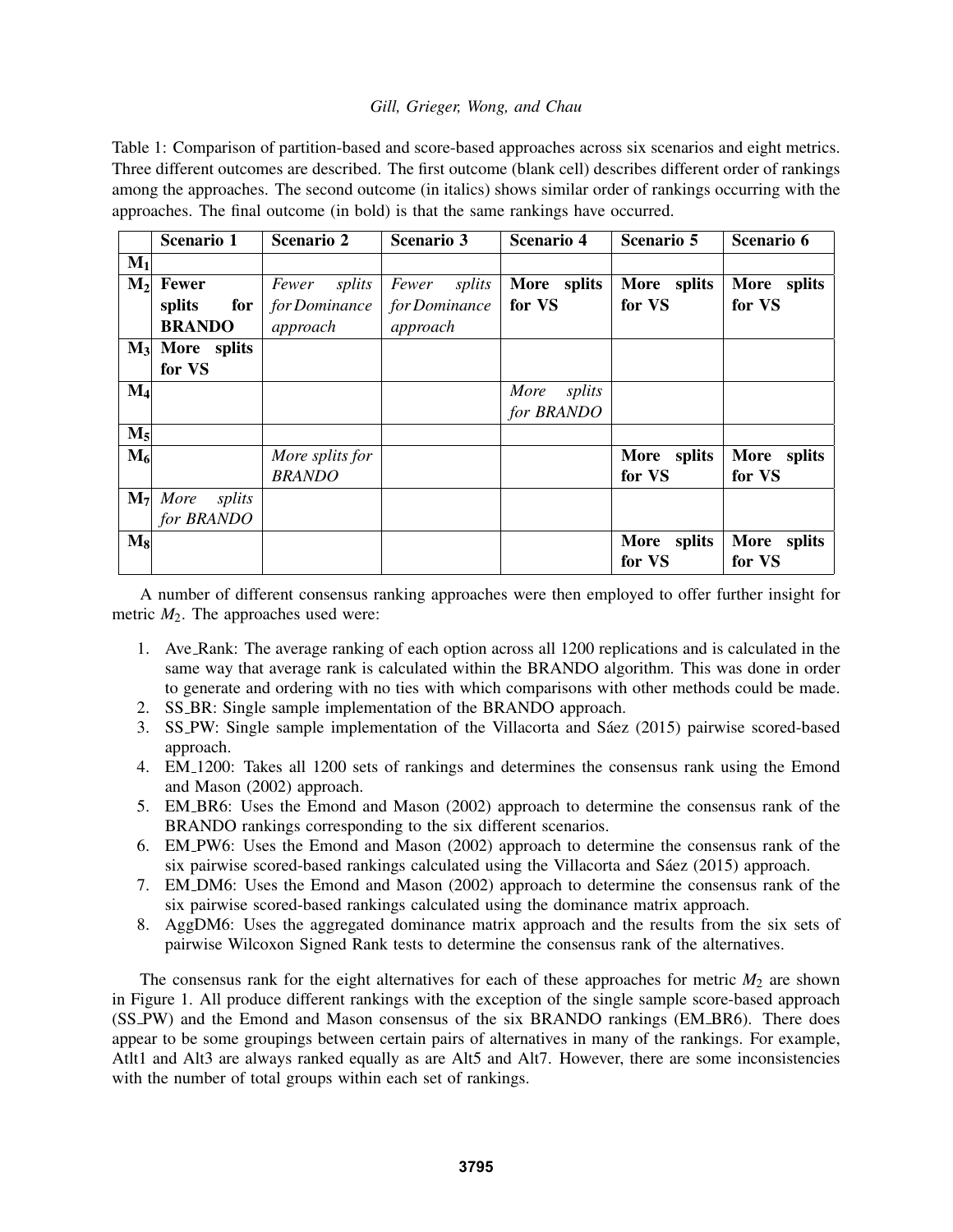

*Gill, Grieger, Wong, and Chau*

Figure 1: Comparison of consensus ranking approaches.

Examining all 1200 replications and calculating for each alternative how many other alternatives performed better in that particular replication (Figure 2) offers a richer insight into the comparison of the various consensus ranking methods and also provides some indication as to the deltas between the various alternatives. The results reinforce the pairs of alternatives that appear to be similarly ranked and also highlight that any method that splits Alt2 and Alt4 (SS BR) or Alt8 and Alt6 (AggDM6) appears to be counter-intuitive. The reasons for the conflicting results in Figure 1 around the rankings of alternatives 2, 4, 6 and 8 can be better understood by noting that despite Alt8 and Alt6 having more instances where they are not outperformed by other alternatives that Alt2 and Alt4 there are also more cases where they are outperformed by five or more other alternatives.



Figure 2: Summary of each alternative for all 1200 replications.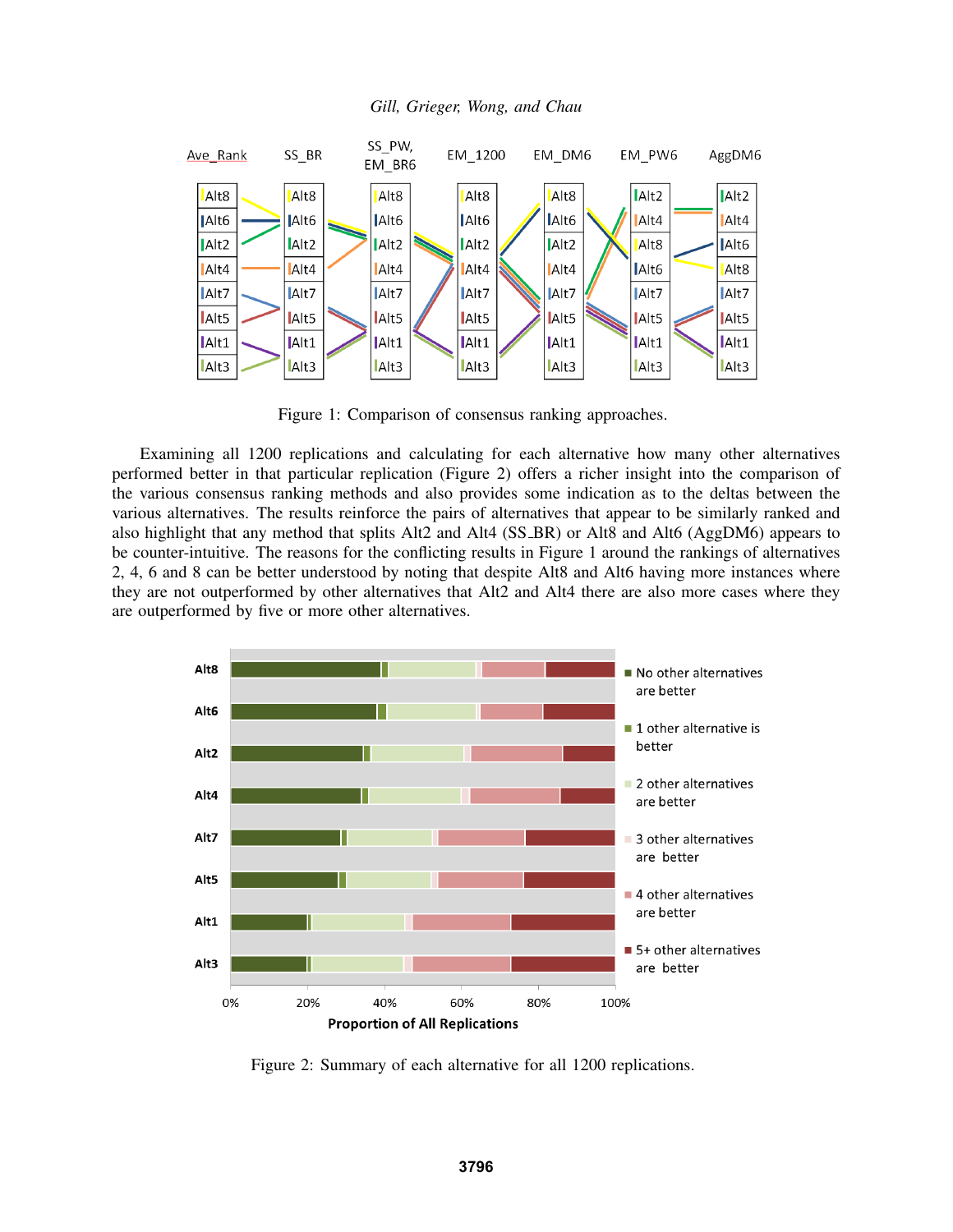This case study clearly does not provide evidence for the selection of a single optimal method of either ranking alternatives within a single scenario, or determining a consensus ranking across multiple scenarios. However, it does highlight two important considerations for combat simulation data analysis. The first is to carefully consider the military problem in terms of the importance of penalizing a losing alternative in any pairwise comparison. The treatment of ties and losses is different among the ranking methods explored and thus the ranking method chosen should be aligned to the problem statement accordingly. The second is that there are risks associated with deriving insights from rankings alone. The underlying data should be examined in order to confirm the validity of the rankings and to offer further insights into the deltas between tiers within a ranked set of alternatives; using an approach similar to that shown in Figure 2.

## 4 RANKING SENSITIVITY ANALYSIS RESEARCH

## 4.1 Ranking Sensitivity Meta-Model

In the AoSA context sensitivity analysis approaches are required to understand the uncertainty in the final rank order of a set of *K* alternatives evaluated via a set of end of run metrics collected using a stochastic combat simulation. Due to the initial choice of model parameters affecting the metrics final value and thereby affecting the final rankings, the final rank order is sensitive to the choice of initial parameters. The aim is to identify (and rank) the set of model parameters that have a high probability of changing the result of our rankings. This shall be referred to this as the ranking sensitivity problem. In this section three approaches to the ranking sensitivity problem are described. The prevailing idea here is that confidence in the reported parameter rankings should increase if all three approaches present similar results. The approaches involve using a logistic regression model; a variance based method; and using a decision tree.

## 4.1.1 Logistic Regression

The ranking sensitivity problem in relation to a particular alternative can be phrased in terms of the probability of the ranking of that alternative changing as a result of changes in parameter x. Sensitive parameters would then be those that quickly shift the probability of a rank change from low to high for relatively small input change sizes. The problem is addressed with a logistic regression model  $P(Z =$  $1||\Delta x|$ ) =  $[1 + \exp(-\beta^T |\Delta x|)]^{-1}$  that takes as inputs changes in absolute magnitudes of the input parameters with the corresponding binary outcome variable *Z* of whether the rank changed or not. This involved generating samples of recorded differences between the input parameter collected via simulation runs as well as observed rank value changes for two different parameter settings.

Noting that the probability of the rank changing approaches one as the exponential term exp( $-\beta^T |\Delta x|$ ) → 0, the relative effect that each parameter has on the probability of a rank change can be determined by comparing the relative magnitudes of the  $\beta$  coefficients as larger positive coefficient values contribute more towards increasing  $P(Z = 1)$ . This would assume that the inputs scales of the parameters have similar magnitude values. Hence the first sensitivity ranking index is to directly rank the magnitudes of the  $\beta$ coefficients obtained through a fitted logistic regression model.

## 4.1.2 Variance-Based Method

Variance based methods (Saltelli et al. 2008) approach sensitivity analysis from the viewpoint of attributing the output variance of the simulation response to each of the individual input parameters. The sensitivity of the inputs is then ranked in terms of the how much output variance each input parameter was responsible for. If it is assumed that  $x_1$  is an important and sensitive parameter with respect to the simulation response *W*, then it should be possible to detect noticeable changes in the mean values of *W* across different fixed values of  $x_1$ . Therefore the variance of the means of *W* conditioned on  $x_1$ ,  $V[E[W|x_1]]$ , would provide some indicator of the importance of  $x_1$ . Normalising the variance of means with respect to the total variance  $V(W)$  gives the first order sensitivity index  $S_i = \frac{V[E[W|x_i]]}{V(W)}$  $\frac{E[W|X_i]}{V(W)}$  as described in Saltelli et al. (2008).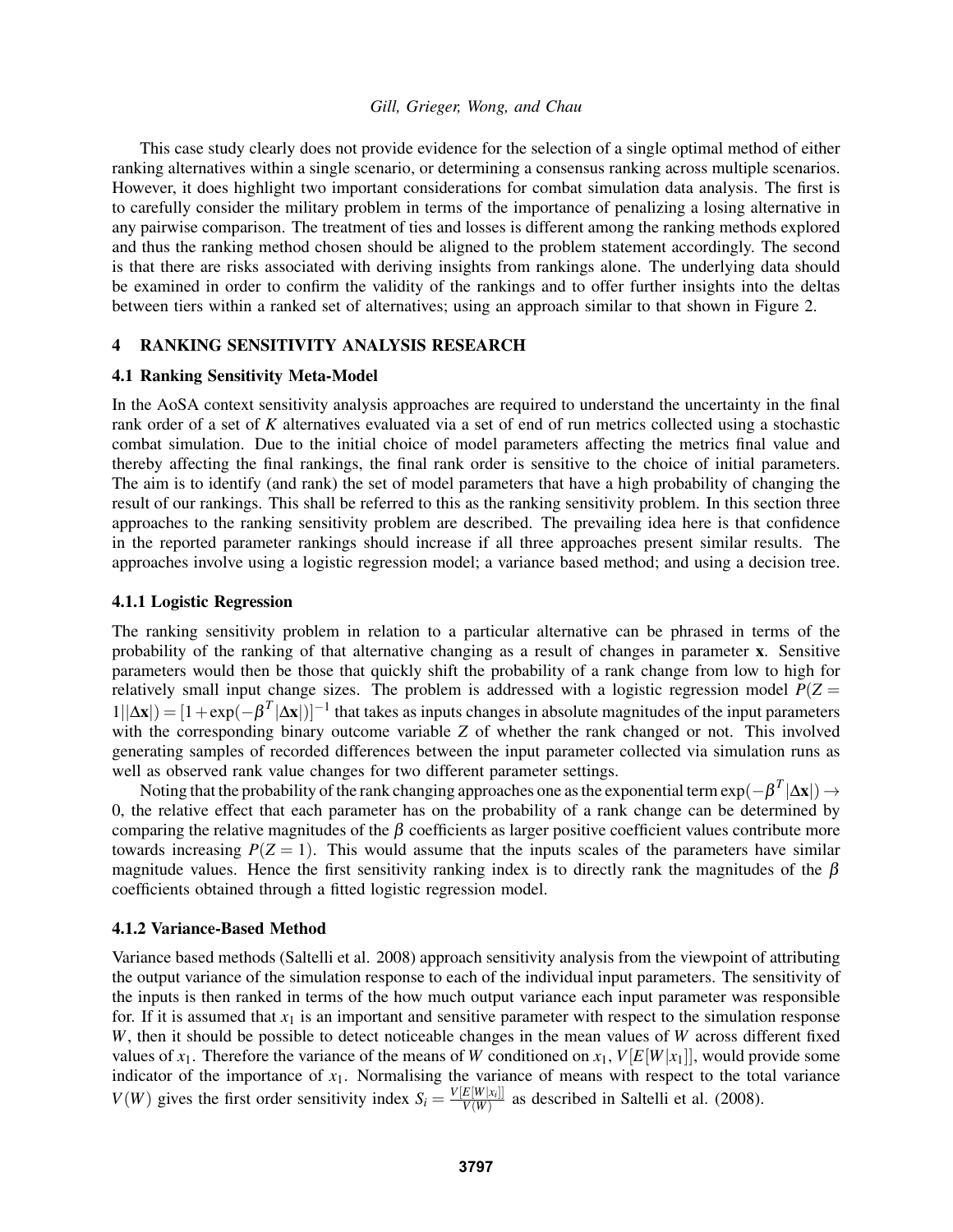The first order sensitivity index was calculated across two different data encodings. The first used the original dataset encoding where each input column was a categorical type and the output column was an integer signifying the rank achieved by the alternative. This gave an overall sensitivity rating for each input parameter. The second was performed over a one hot encoding model of the data. This gave an overall sensitivity rating for each categorical value across all parameters.

## 4.1.3 Decision Tree

A decision tree is used to predict the likely outcome of an input based on a set of features present in that input. The nodes on the tree are constructed such that each level represent the best splits in the dataset according to the input variables of the data (in this case the model parameters). The metric used to determine the best splits is known as the Gini impurity index and it looks at the probability of misclassification of a sample according to the criteria *I* where *J* represents the number of classes and  $p(i)$  is the probability of an observation being classified into class  $i I = \frac{1}{\sum_{i=1}^{J} p(i)^2}$ . The terminal leaf nodes in the tree represent the possible classes in the target variable, (in this case the determined ranks of the alternative). Each branch sequence from the root to a leaf node can then be read as a set of features used to predict the target class represented by the leaf. For trees constructed utilizing the Gini impurity criteria, the gini importance (Breiman 2001) is used as the measure of variable importance.The gini importance is measuring the (normalized) decrease in the Gini impurity of the nodes involving a parameter mentioned across all nodes in the tree weighted by the proportion of samples reaching those nodes. Hence, the importance of a parameter is dictated by not only how high its node is on the tree but also on how many of its nodes in total are present in the tree and how well those nodes manage to split the incoming samples.

## 4.1.4 Application of Sensitivity Indices

The dataset analyzed was made up of categorical values that represented input parameter settings as well as details about the alternative and the rank that it attained under those settings. This encoding was used by all sensitivity indices to calculate the parameter rank. The parameter rank is the ranking of all parameters from most sensitive to least sensitive. The parameter setting rank is the sensitivity ranking of all available categorical settings across all parameters. To determine the parameter setting rank, the original encoding is transformed into a set of binary valued columns via a one-hot encoding schema, which replaces the original categorical columns with binary columns that encode the presence or non-presence of each categorical value. All three sensitivity indices were calculated using a one-hot encoding representation to find the parameter setting rank.

To determine the level of consensus among the three models, a comparison of the top three (out of eight) ranked parameters over all combinations of metrics and alternatives was made. For parameter settings, the top seven (out of twenty one) settings were compared. A score of three was given if all three parameters were reported by all models (disregarding rank position), two if two out of three were present, one if only one was common and zero if there were no common parameters. The mean score determines a consensus rating. A consensus rating of three would indicate that all three models reported the same three parameters as the most sensitive. Table 2 presents the results of the consensus ratings across five examplar metrics. Metrics that have a high number of common parameter and/or parameter settings as reported by the consensus ratings could be used as a starting point for conducting further sensitivity analysis. For example, Table 2 would suggest looking at the common parameters in metric 4 and 5 and the common parameter settings in metric 1 due to their relative high consensus rating averages.

## 5 SUMMARY

The DASE and the AoSA are important tasks when employing combat simulations in support of Army modernization. Effective sensitivity and ranking analyses enable insight on the marginal contributions of sub-systems to overall operational effectiveness, as well as comparatively assessing competing system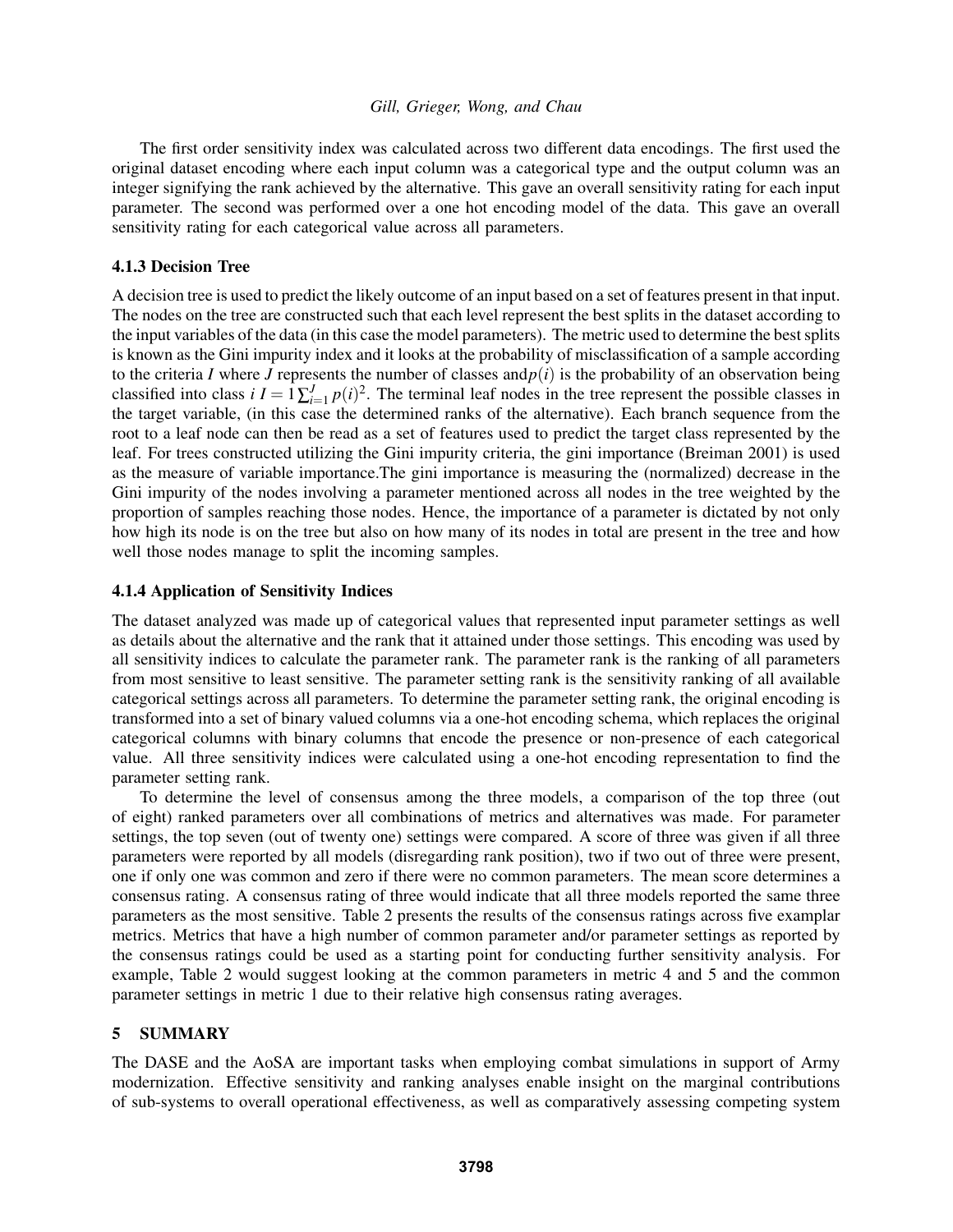| Metric | Average parameter consensus | Average parameter setting consensus |
|--------|-----------------------------|-------------------------------------|
|        |                             | 2.167                               |
|        |                             | 1.833                               |
|        | 0.667                       | 15                                  |
|        | 1.333                       |                                     |
|        | 1.333                       | 15                                  |

Table 2: Average parameter consensus ratings across all alternatives.

alternatives. This paper presents unifying discoveries related to sensitivity analysis via linear regression, and some empirical findings concerning ranking analysis via score-based, partition-based and consensus-based methods. An investigation into the combined ranking sensitivity problem was also attempted.

Combat simulations often depart from the classical normal, independent and identically distributed residuals assumptions of linear regression and Kleijnen (2015) offers separate remedies involving OLS, jackknifing and an alternative proposed by Law (2007). This paper has shown analytically the equivalence of these techniques, thus simplifying their presentation. A small flaw in the lack-of-fit F-statistic in the white-noise case in Kleijnen (2015) was also discovered and remedied. The selection of a ranking analysis method for an AoSA study for which a complete ordering of the set of alternatives is sought needs to consider whether a complete set of pairwise comparisons is required. The importance and implication of treating ties differently to losing alternatives also needs to be clearly defined during the problem definition stage. More importantly, the underlying data should also be presented in conjunction with any ranking analysis in order to provide further evidence and insights pertaining to the deltas between different groupings within the ranked set of alternatives. Finally, the efficient search for unique results in the AoSA requires knowledge about the sensitivity of the system to its input parameters. As there are multiple means of calculating a parameter's sensitivity index, a consensus based method between multiple models was utilized to increase confidence in the results reported. Possible future directions for the work include ranking across heterogeneous parameter types, using an ensemble based methodology for multiple sensitivity models and methods for validating ranking sensitivity results.

# ACKNOWLEDGMENTS

The authors thank Professor Jack P.C. Kleijnen from Tilburg University for fruitful discussions surrounding regression analysis and Dr. Adrienne Turnbull from Defence Research and Development Canada for information pertaining to the BRANDO method.

### REFERENCES

Boyd, R., and J. B. Silk. 1983. "A Method for Assigning Cardinal Dominance Ranks". *Animal Behaviour* 31(1):45–58.

Breiman, L. 2001. "Random Forests". *Machine Learning* 45(1):5–32.

- Cochran, W. G. 1950. "The Comparison of Percentages in Matched Samples". *Biometrika* 37(3/4):256–266.
- Cook, W. D. 2006. "Distance-Based and ad hoc Consensus Models in Ordinal Preference Ranking". *European Journal of Operational Research* 172(2):369–385.
- Emond, E., and A. Turnbull. 2006. "BRANDO: Breakpoint Analysis with Nonparametric Data Option". Technical Report 40, DRDC CORA, Canada. http://cradpdf.drdc-rddc.gc.ca/PDFS/unc61/p527685.pdf.
- Emond, E. J., and D. W. Mason. 2002. "A new Rank Correlation Coefficient with Application to the Consensus Ranking Problem". *Journal of Multi-Criteria Decision Analysis* 11(1):17–28.
- Fang, K.-T., R. Li, and A. Sudjianto. 2005. *Design and Modeling for Computer Experiments*. Chapman and Hall/CRC Computer Science and Data Analysis Series. New York, USA: Chapman & Hall.
- Fey, M., and K. A. Clarke. 2012. "Consistency of Choice in Nonparametric Multiple Comparisons". *Journal of Nonparametric Statistics* 24(2):531–541.